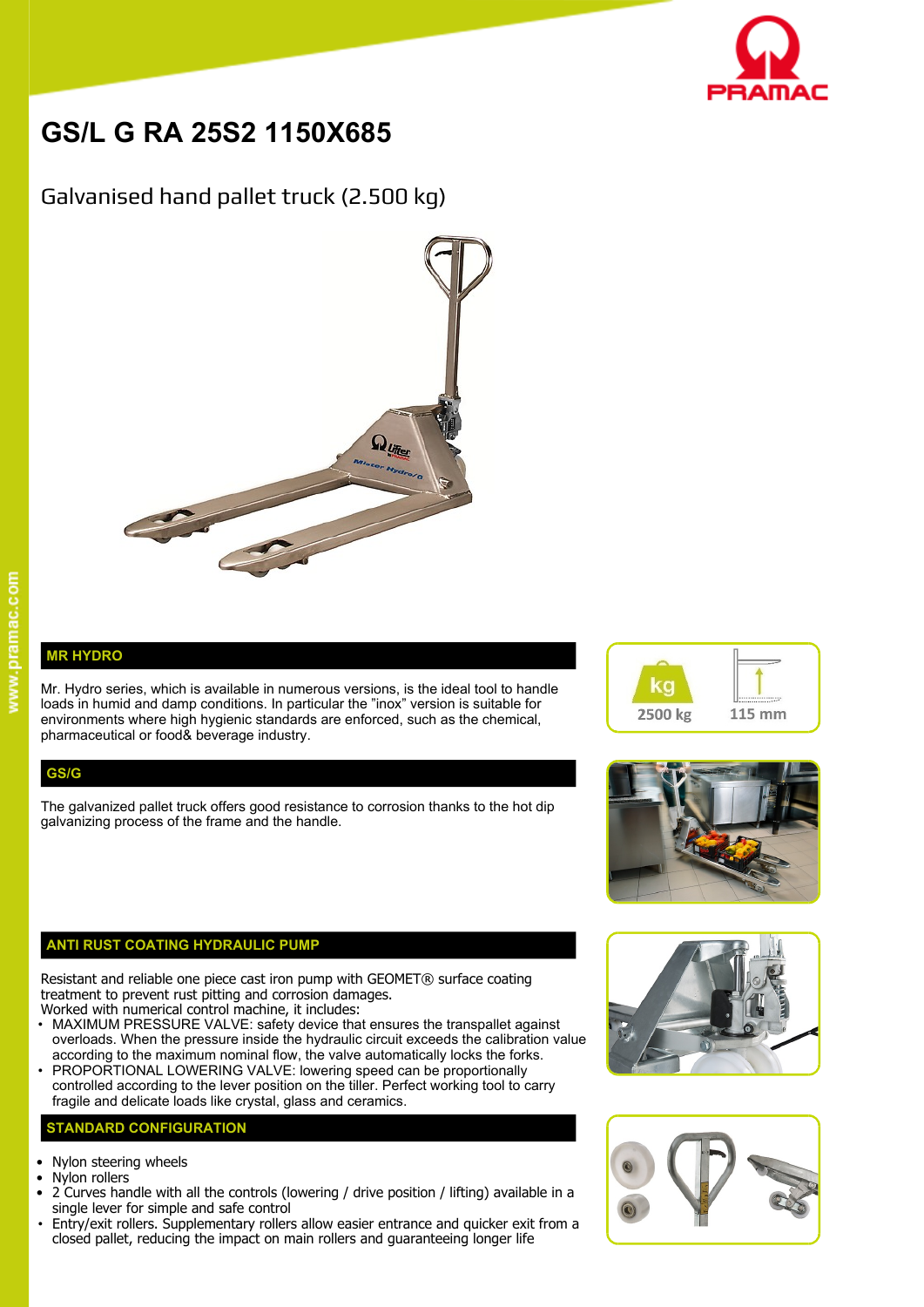| <b>Description</b>         |   |    |                         |
|----------------------------|---|----|-------------------------|
| 1.1 Manufacturer           |   |    | PR<br><b>INDUSTRIAL</b> |
| 1.3 Drive                  |   |    | Manual                  |
| 1.4 Operator type          |   |    | Pedestrian              |
| 1.5 Load capacity          | Q | Kg | 2500                    |
| 1.6 Load centre distance   | c | mm | 600                     |
| 1.8 Load axle to end forks | x | mm | 932                     |
| 1.9 Wheel base             | ٧ | mm | 1192                    |

| <b>Weights</b>               |    |      |
|------------------------------|----|------|
| 2.1 Service weight           | Кg | 66   |
| 2.2 Axle load, laden rear    | Κq | 1795 |
| 2.2 Axle load, laden front   | Kg | 771  |
| 2.3 Axle load, unladen rear  | Κq | 20   |
| 2.3 Axle load, unladen front | Кg | 46   |
|                              |    |      |

| <b>Tyres/Chassis</b>                         |            |    |              |
|----------------------------------------------|------------|----|--------------|
| 3.1 Tyres: front wheels                      |            |    | <b>NYLON</b> |
| 3.1 Tyres: rear wheels                       |            |    | <b>NYLON</b> |
| 3.2 Tyre size: Steering wheels - Diameter    |            | mm | 200          |
| 3.2 Tyre size: Steering wheels - Width       |            | mm | 50           |
| 3.3 Tyre size: Load rollers - Diameter       |            | mm | 82           |
| 3.3 Tyre size: Load rollers - Width          |            | mm | 82           |
| 3.5 Tyre size: rear wheels - Q.ty (X=driven) |            | nr | 4            |
| 3.5 Rear balancing axle                      |            |    | No           |
| 3.6 Tread, front                             | <b>b10</b> | mm | 155          |
| 3.7 Tread, rear                              | <b>b11</b> | mm | 535          |
|                                              |            |    |              |

| <b>Dimensions</b>                          |                 |    |      |
|--------------------------------------------|-----------------|----|------|
| 4.4 Lift height                            | h3              | mm | 115  |
| 4.9 Height of tiller in drive position max | h14             | mm | 1160 |
| 4.15 Height, lowered                       | h <sub>13</sub> | mm | 85   |
| 4.19 Overall lenght                        | 11              | mm | 1550 |
| 4.20 Lenght to face of forks               | 12              | mm | 400  |
| 4.21 Overall width                         | b1              | mm | 685  |
| 4.22 Fork dimensions - Thickness           | s               | mm | 55   |
| 4.22 Fork dimensions - Width               | е               | mm | 150  |
| 4.22 Fork dimensions - Lenght              |                 | mm | 1150 |
| 4.25 Distance between fork arms            | b5              | mm | 685  |
| 4.32 Ground clearance, centre of wheelbase | m2              | mm | 30   |
| 4.34 Aisle width                           | Ast             | mm | 1835 |
| 4.35 Turning radius                        | Wa              | mm | 1367 |

| <b>Performance data</b>   |         |    |
|---------------------------|---------|----|
| 5.2 Lifting speed laden   | strokes | 12 |
| 5.2 Lifting speed unladen | strokes | 12 |